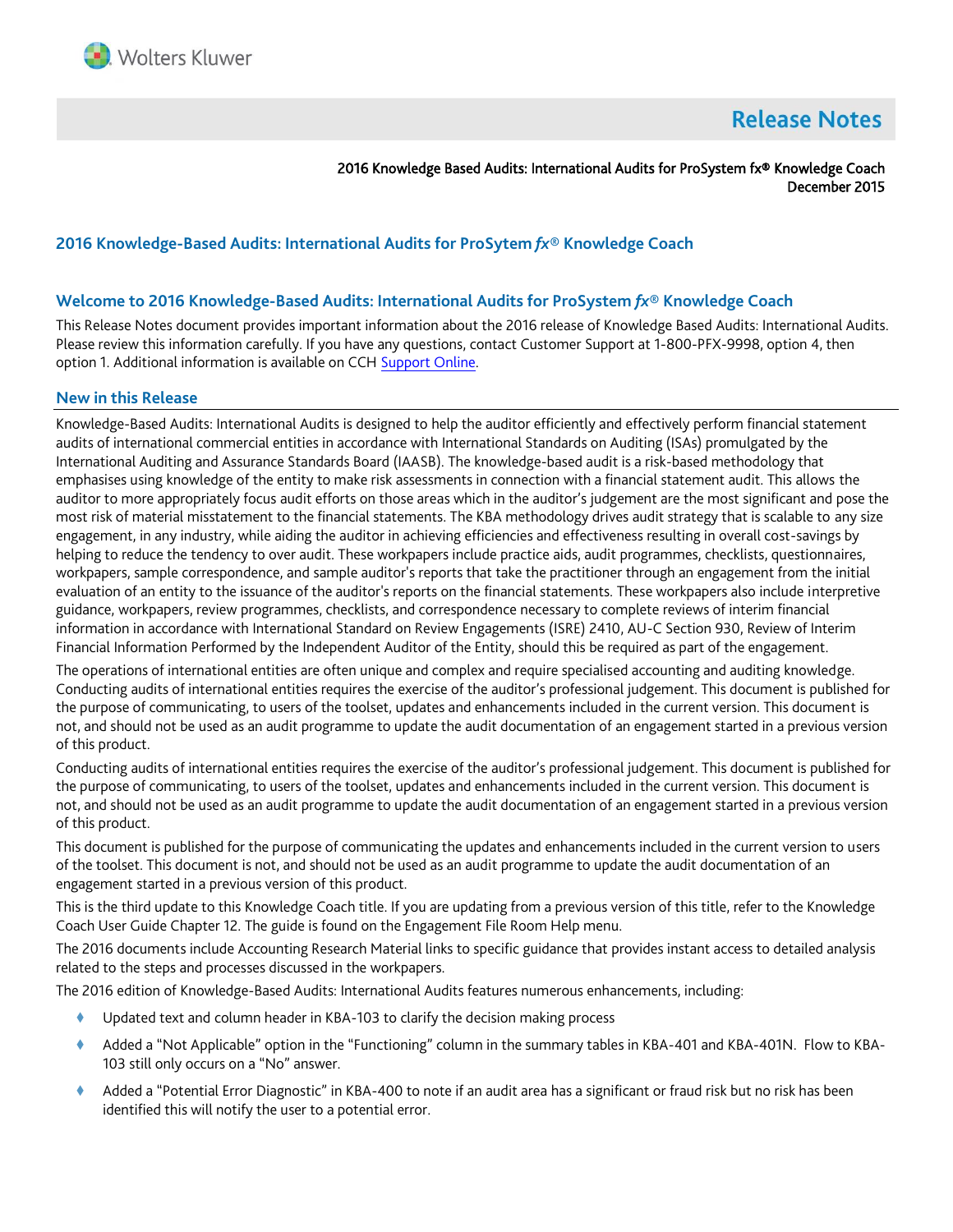- Removed "Potential Error Diagnostic" on last column (Control Understanding / Testing Workpaper) of Table 1 in KBA-400 when the user selects to add a "Custom Value" option. The user would only select a "Custom Value" option if they're using a memo or non-KC workpaper to document their understanding of activity level controls. This diagnostic will continue to show if the user selects any other options and has not included the recommended workpaper option.
- Auditor's Reports have been added and modified in accordance with revised Illustrations in ISAs 570, 700, 706, 710, and 720 and conforming amendments to ISA 720. Reports 917 through 987 have been reorganized and renumbered to assist the auditor in selecting the appropriate auditor's report based on the circumstances of the engagement. See KCO-001 for listing of renumbered Auditor's Reports. New Auditor's Reports are as follows:
	- o RPT-920 Unmodified Opinion: Single-Year Financial Statements--Listed Entity--Fair Presentation Framework
	- o RPT-921 Unmodified Opinion: Consolidated Single- Year Financial Statements—Listed Entity--Fair Presentation Framework
	- o RPT-922 Unmodified Opinion: Comparative Financial Statements--Listed Entity--Fair Presentation Framework
	- o RPT-923 Unmodified Opinion: Consolidated Comparative Financial Statements—Listed Entity--Fair Presentation Framework
	- o RPT-925 Unmodified Opinion: When the Auditor Has Obtained All Other Information Prior to the Date of the Auditor's Report and Has Not Identified a Material Misstatement of the Other Information
	- o RPT-926 Unmodified Opinion: Comparative Financial Statements -- Listed Entity When the Auditor Has Obtained Part of the Other Information Prior to the Date of the Auditor's Report, and Has Not Identified a Material Misstatement of the Other Information, and Expects to Obtain Other Information After the Date of the Auditor's Report
	- o RPT-927 Unmodified Opinion: Comparative Financial Statements -- When the Auditor has Obtained Part of the Other Information Prior to the Date of the Auditor's Report, and Has Not Identified a Material Misstatement of the Other Information, and Expects to Obtain Other Information After the Date of the Auditor's Report
	- o RPT-928 Unmodified Opinion: Comparative Financial Statements --Listed Entity-- When the Auditor Has Obtained No Other Information Prior to the Date of the Auditor's Report But Expects to Obtain Other Information After the Date of the Auditor's Report
	- o RPT-929 Unmodified Opinion: When the Auditor has Obtained All Other Information Prior to the Date of the Auditor's Report and Has Identified a Material Misstatement of the Other Information Exists
	- o RPT-951 Qualified Opinion: Group Audit of Consolidated Financial Statements When the Auditor Has Obtained All Other Information Prior to the Date of the Auditor's Report and There is a Scope Limitation with Respect to a Material Item in the Consolidated Financial Statements, Which Also Affects the Other Information
	- o RPT-964 Adverse Opinion: Material Misstatement of Consolidated Financial Statements—Effects Not Determined When the Auditor Has Obtained Other Information Prior to the Date of the Auditor's Report and the Adverse Opinion Affects the Other Information
- New Resource Documents as follows:
	- o RES-022 Illustrative Key Audit Matter Paragraphs
	- o RES-023 Examples of Amounts and Other Items That May Be Included in Other Information

## [http://support.cch.com/updates/KnowledgeCoach/pdf/guides\\_tab/2016%20International%20Title%20Overview%20for%20Knowledg](http://support.cch.com/updates/KnowledgeCoach/pdf/guides_tab/2016%20International%20Title%20Overview%20for%20Knowledge%20Coach%20Users.pdf) [e%20Coach%20Users.pdf](http://support.cch.com/updates/KnowledgeCoach/pdf/guides_tab/2016%20International%20Title%20Overview%20for%20Knowledge%20Coach%20Users.pdf)

In addition, forms and practice aids throughout have been updated to include new examples and tips and, where applicable, to take into account:

New literature, standards, and developments, reflected in the following current audit and accounting guidance:

- ISA 720, The Auditor's Responsibilities Relating to Other Information and Related Conforming Amendments.
- ISRE 2410, AU-C Section 930, Review of Interim Financial Information Performed by the Independent Auditor of the Entity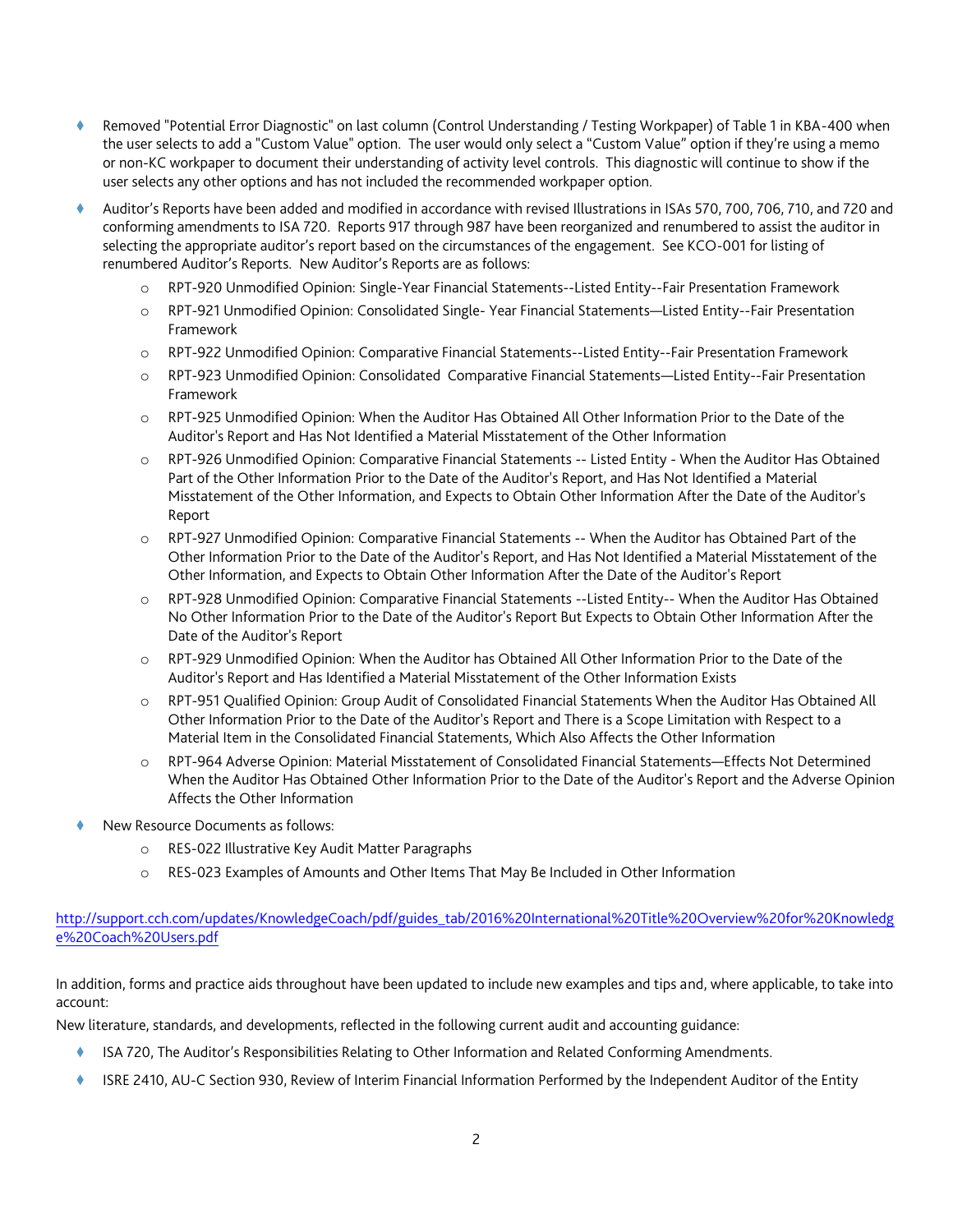# **Additional Information on Knowledge Coach and the KBA Methodology**

Knowledge-Based Audit (KBA) Methodology - Allows the results of one set of procedures to become the input for the next. The key components of the KBA methodology include:

- An Overview that guides auditors through the methodology;
- Knowledge-Based Audit documents, integral to the risk assessment and overall audit processes, which contain steps and procedures required by the ISAs;
- Customisable Audit Programmes that take auditors through related steps and procedures;
- Practice Aids to help auditors complete steps or processes outlined in the Knowledge-Based Audit documents and Audit Programmes;
- Auditor's Reports that provide a variety of sample auditor's opinions on audited financial statements; and
- Correspondence documents that provide sample letters to be used to comply with ISA requirements and in many other common situations.
- The International Auditing and Assurance Standards Board's (IAASB) Risk Assessment Standards The practice aids and tools in the 2016 Edition of Knowledge-Based Audits: International Audits are designed around the IAASB's risk assessment standards to assist auditors of non-public international entities by:
	- o Facilitating compliance with ISAs;
	- o Encouraging more effective audits through tailored audit programmes and comprehensive practice aids;
	- o Helping auditors to focus on and respond to identified audit risks; and
	- o Enhancing audit documentation.

#### ProSystem fx® Knowledge Coach

- ProSystem fx® Knowledge Coach functionality allows auditors to use the Knowledge-Based-Audit methodology more efficiently by eliminating the need for duplicate entry of the same information, tailoring audit documentation to each particular engagement, and documenting the link between risks identified and procedures performed. AUD-100 Tailoring Question Workpaper is a document in Knowledge Coach that presents engagement-level questions designed to aid in tailoring the engagement documentation to fit each client. Completing the questions helps the auditor avoid duplication and unnecessary workpapers.
- Before you begin your audit, please review the guidance in AUD-101 Overall Audit Programme. This workpaper is intended to be your road map through a Knowledge-Based Audit methodology. You should start your audit with AUD-100 Tailoring Question Workpaper and AUD-101 Overall Audit Programme.
- Risks can be captured via the Risk Summary task pane from any Knowledge Coach workpaper by the current editor of KBA-502 Summary of Risk Assessments. This allows the user to continuously assess risks during the engagement. Several workpapers prompt the consideration of the presence of risks, but the Risk Summary task pane must be used to document those risks. All documented risks flow to the Risk Summary. To ensure risks show in findings tables, make sure to check the "workpaper identified in" field of the Risk pane.
- Information Flow helps cut down on the time spent duplicating information across forms. In addition, the flow of consistent information ensures that information and updates to information are not missed between workpapers. Drill-down functionality helps the user navigate quickly to the source of the information, aiding in the review of the audit file.
- Diagnostics help keep track of unresolved issues like unanswered questions, incomplete risks, programme steps not linked to risks or relevant assertions, missing workpaper, and more.
- Links to Accounting Research Manager (ARM)-If you subscribe to an ARM library that includes audit content, you can link directly to source material from Resources within Knowledge Coach workpapers. These links have been updated to reference to the accounting standards under the International Auditing and Assurance Standards Board. Also, if you subscribe to the Knowledge-Based Audits: International Audits Guide on ARM, you can take advantage of links to the audit guide material from within the Knowledge Coach documents.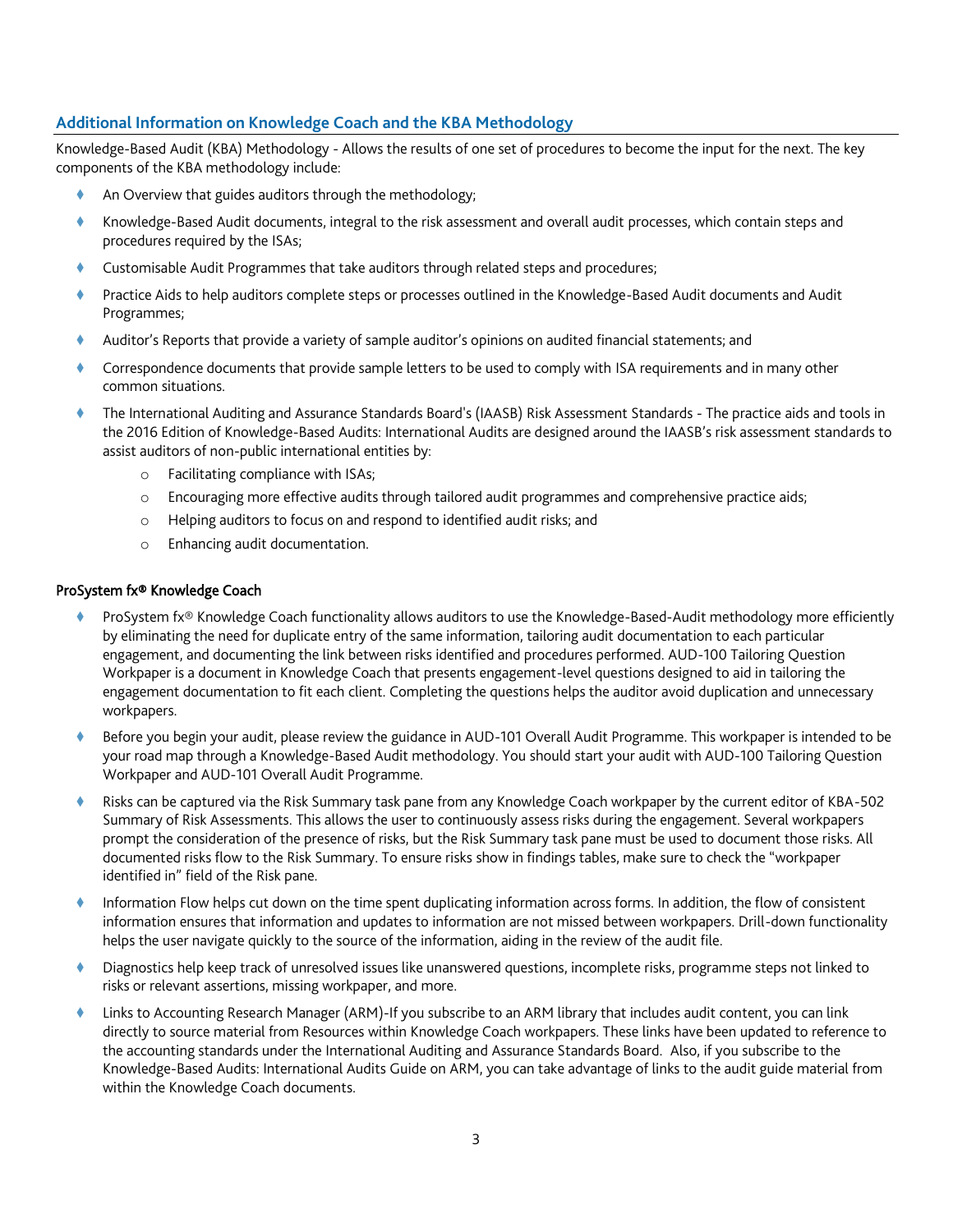Interpretive Guidance is integrated into each Knowledge Coach template through the Tips view of each new task pane. Informational features include Practice Points, Examples, Optional Workpapers, and Resources to help auditors work more effectively and efficiently. You can also navigate from Resources within a document or the tip pane directly to CCH's Accounting Research Manager and industry audit guides by simply clicking on the Reference.

### Important Notes

- Make sure to save changes to workpapers before closing the workpaper or the binder to ensure data is correctly updated.
- If your Current Editor Knowledge Coach MS® Word workpapers become read-only or crash, please do the following:
	- o Keep the binder with the affected workpapers open.
	- o Highlight the workpaper in the binder window and go to Tools > Save Knowledge Coach Answers.
- Knowledge Coach cannot be used within the Shared File Room (SFR) feature of Engagement. However, Knowledge Coach workpapers can be shared across team members through check in, check out, workpaper assignment, syncing to the central file room and through peer-to-peer sync in the same way other Engagement workpapers are shared.
- The disclosure checklist for the 2016 Knowledge Based Audits: International Audits is NOT included within the title. The Auto-Check checklist will need to be purchased from ARM. The latest checklist can be found on ARM using the following link: [http://www.accountingresearchmanager.com/wk/rm.nsf/0/BB39086BA482C8FD86257808005E0A00?OpenDocument&rnm=](http://www.accountingresearchmanager.com/wk/rm.nsf/0/BB39086BA482C8FD86257808005E0A00?OpenDocument&rnm=642949&id=1.6.1.1) [642949&id=1.6.1.1](http://www.accountingresearchmanager.com/wk/rm.nsf/0/BB39086BA482C8FD86257808005E0A00?OpenDocument&rnm=642949&id=1.6.1.1)

#### System Requirements

- This title MUST be used with ProSystem *fx* ® Engagement version 7.2, ProSystem *fx*® Knowledge Coach version 2.2, and 2015 Financial Statement Base v4 and higher. If you have not installed the ProSystem fx® Engagement 7.2 and Knowledge 2.2 Update September 2015, ensure that you do so before using this title. If you are upgrading from ProSystem *fx*® Engagement 7.1 or lower please contact Technical Support at 1-800-PFX-9998, option 4 for detailed instructions.
- A minimum of 4GB of RAM is required for optimal performance when opening and navigating through ProSystem *fx*® Knowledge Coach workpapers.

### **Download Instructions**

Download the 2016 Knowledge Based Audits: International Audits from the ProSystem *fx* ®Knowledge Coach Updates section of the ProSystem *fx*® Engagement Support Web site at the following URL[: http://support.cch.com/updates/KnowledgeCoach,](http://support.cch.com/updates/KnowledgeCoach) then select the Knowledge Coach Series and Download file link next to the 2016 Knowledge-Based Audits: International Audits. On some occasions the content package file (.KCP) will download with the extension changed to .ZIP. If this occurs, please change the extension of the downloaded file to KCP using all capital letters.

You must install the 2015 Financial Statement Base v4 title before installing the 2016 Knowledge Based Audits: International Audits.

The Financial Statement Base title is also available at the following link:<http://support.cch.com/updates/KnowledgeCoach>

If you have already installed this title for 2016 Knowledge-Based Audits: International Audits, ensure you have the latest Knowledge Coach Content Update installed.

Important: ProSystem *fx*® Engagement version 7.2 or higher and Knowledge Coach version 2.2 must be installed on the computer in order to install this Knowledge Coach title. Additional requirements include Microsoft® Office 2007, Microsoft® Office 2007 Primary Interop Assemblies (PIA) and Visual Studio® 2005 Tools for the Office Second Edition Runtime, Visual Studio® Tools for Office System Runtime version 3.0, and Visual Studio® Tools for the Office System 3.0 Runtime Service Pack 1., Visual Studio® Tools for Office Runtime 4.0 (VSTOR) (32-bit version for 32-bit OS and 64-bit version for 64-bit OS).

The 2016 Knowledge-Based Audits: International Audits (12/17/15). KCP download is a proprietary file that must be installed from within Engagement. Save this KCP file to a location on your local drive and follow the Installation Instructions included in the Release Bulletin.

### **Installation Instructions**

Once you have downloaded your Knowledge Coach title, you will need to add it to the list of titles within ProSystem *fx* ® Engagement. The only additional system requirement is approximately 75MB of disk space to store your Knowledge Coach Programme content files. Please refer to the ProSystem *fx* ® Engagement with Knowledge Coach Release Notes for any other system requirements.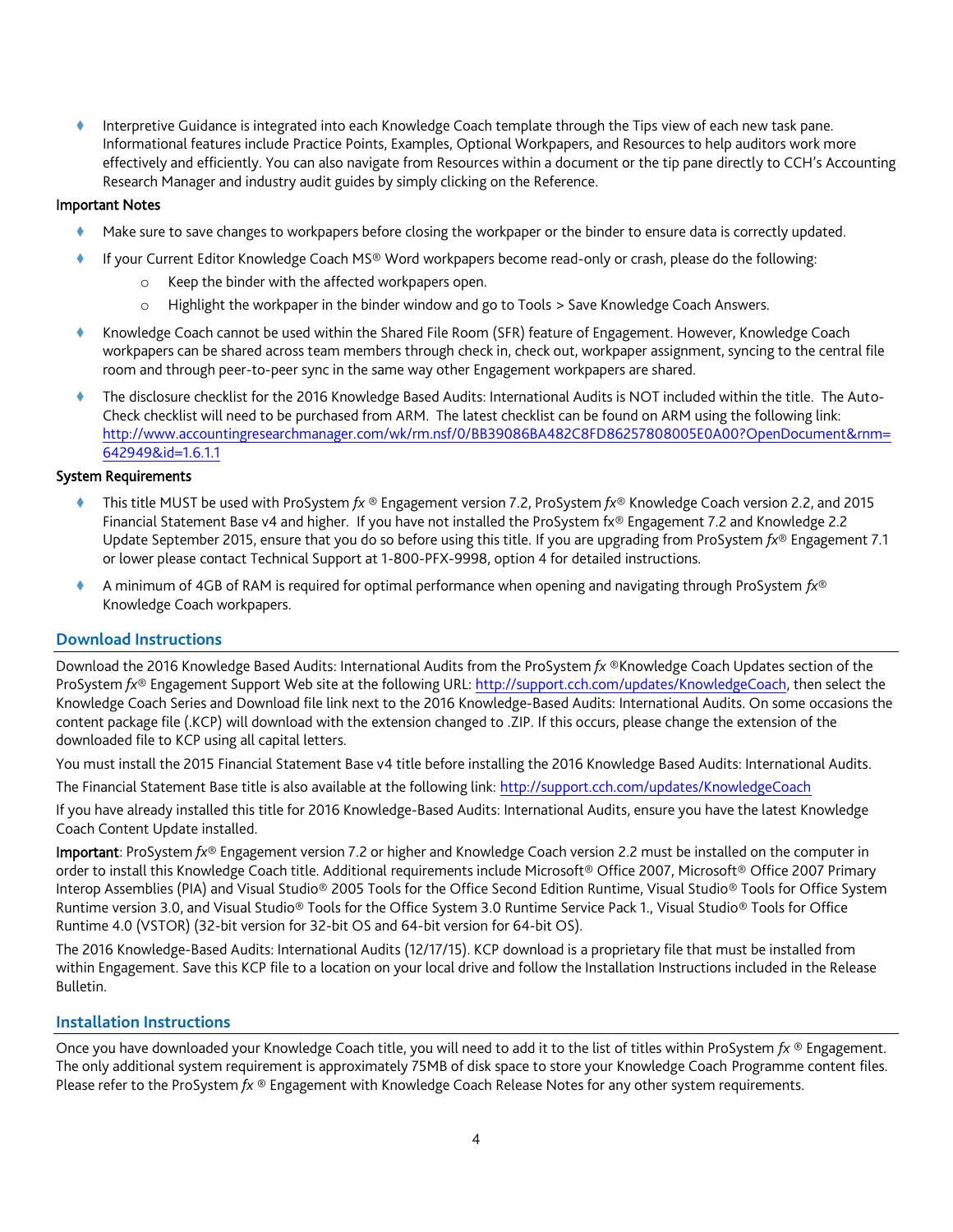After downloading the 2016 Knowledge Based Audits: International Audits, do the following:

- Launch the ProSystem *fx* ® Engagement Workpaper Management application so that the Local File Room is displayed. Select Tools > Knowledge Coach Titles.
- The Knowledge Coach Titles window will be displayed.
- Choose Add Title.
- Browse to the title package file (\*.KCP) that you previously downloaded from the ProSystem *fx* ® Knowledge Coach Support Web site.
- Choose Open.
- The system will display a progress indicator while the title package is added. You will receive a message that the title has been successfully installed once the process is complete.

Once the title is added, you must release it, so that other staff members in your firm can use it. You may also wish to "unrelease" previous versions of the title.

To unrelease a title:

- Select a version of the KBA International titles.
- Choose Unrelease Title. The date will be removed from the Date released column and staff that do not have the staff group property right to insert unreleased titles will not be able to insert the unreleased titles into a binder.

Note: You can determine this access in the ProSystem *fx*® Engagement Admin module by selecting a staff group and choosing File > Properties > Content "Insert Knowledge Coach workpapers from unreleased titles" option.

To release a title:

- Select one of the Knowledge Coach titles in the list that has been added but is not yet released.
- Choose Release Title. The current date and time will be displayed in the Date released column, and the status will change to "Released."

Note: You must add and assign a Knowledge Coach module as well as the Knowledge Coach title license in the ProSystem *fx* ® Engagement Administrator before using the workpapers.

Important: Once the 2016 Knowledge-Based Audits: International Audits titles have been added and released, they will be automatically deployed to other staff members when they login to the "Office" location, or when they synchronize a binder that contains Knowledge Coach workpapers from this title.

# **Online Permission Key**

Permission key files may be downloaded from our Web site a[t https://prosystemfxsupport.tax.cchgroup.com/permkey/download.aspx](https://prosystemfxsupport.tax.cchgroup.com/permkey/download.aspx)  or when adding or updating the new licenses within ProSystem *fx*® Engagement with Knowledge Coach version 7.2 and higher. After updating the license file in the ProSystem *fx*® Engagement Admin module, licenses need to be assigned to the staff who will use 2016 Knowledge-Based Audits: International Audits.

If you have not already established a Single Sign-on (SSO) account with Customer Service, we urge you to do so at this time.

Permission keys are no longer generally distributed via floppy diskette. You can choose to continue receiving the diskette by going to <https://prosystemfxsupport.tax.cchgroup.com/service/accountadmin/> , clicking the Firm Administration link, and making the appropriate selection (SSO access is required), or by contacting Customer Service at 1-800-PFX-9998, option 4.

### **Accounting Research Manager**

CCH's Accounting Research Manager is the most comprehensive, up-to-date and objective online database of financial reporting literature. It includes all authoritative and proposed accounting, auditing, and SEC literature, plus independent, expert-written interpretive guidance.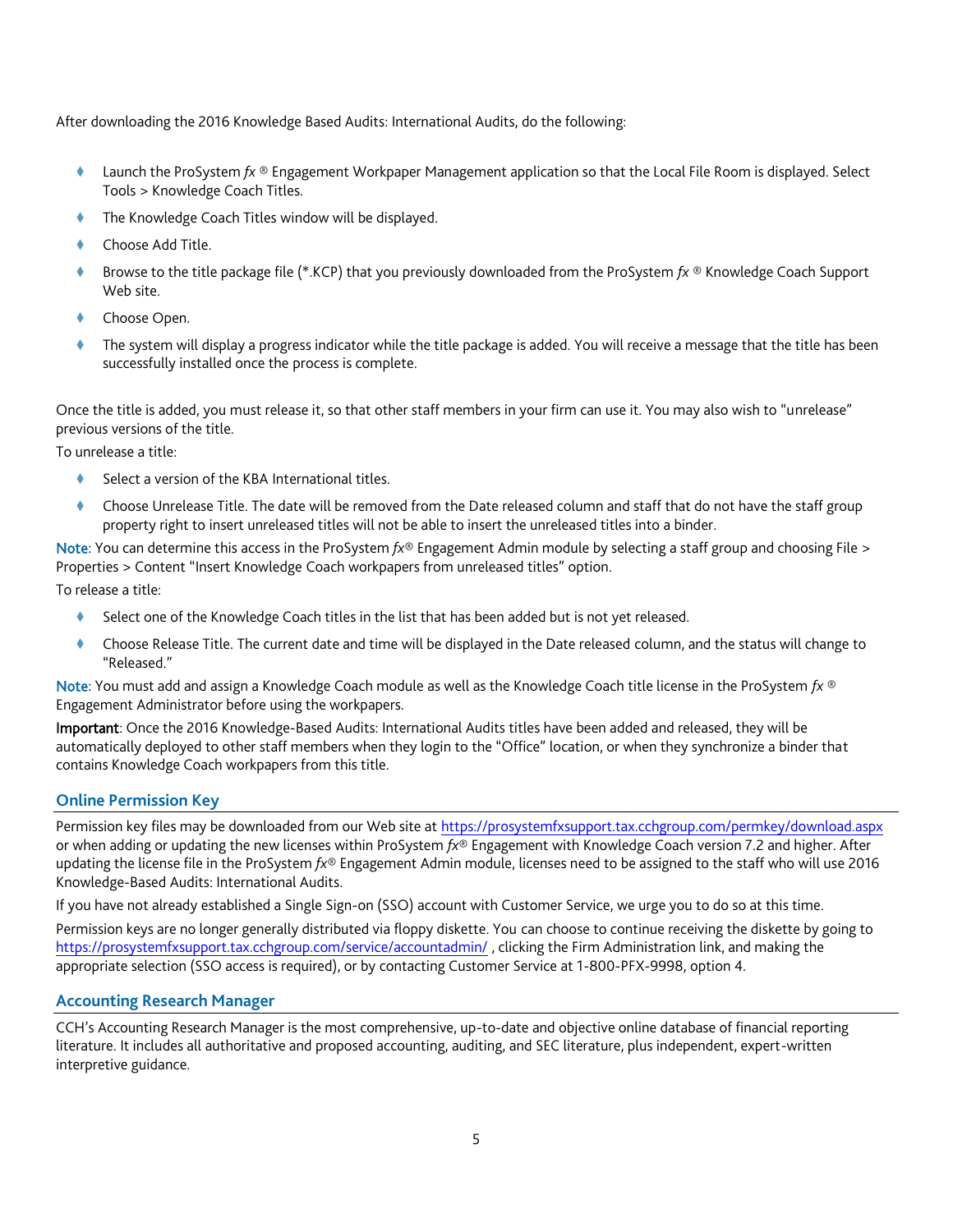Our Weekly Summary email newsletter highlights the key developments of the week, giving you assurance that you have the most current information. It provides links to new FASB, AICPA, SEC, EITF, and IASB authoritative and proposal-stage literature, plus guidance from financial reporting experts.

Our team of content experts updates the system on a daily basis, so you can stay as current as possible. What's more, our experts attend critical, standard-setting meetings and summarize the results for you, which means you'll learn of newly released literature and deliberations of current financial reporting projects as soon as they occur! Plus, you'll benefit from their easy-to-understand technical translations. Our expert's interpretations clearly lay out what the rules mean from your perspective.

Also available in the Knowledge-Based Audits: International Audits title, a guide that helps you comply with the most recent professional standards and guidance for the conduct of compilations and reviews and to integrate the use of practice aids, tools, and other resources with its guidance. This publication supplements and complements the Knowledge-Based documents that are available in Knowledge Coach.

With Accounting Research Manager, you maximize the efficiency of your research time, while enhancing your results. Learn more about our content, our experts, and how you can request your free trial by visiting [http://www.accountingresearchmanager.com.](http://www.accountingresearchmanager.com/) You can also access the Accounting Research Manager Web site by selecting the item in ProSystem *fx* ® Engagement from the Guidance tab on the Shortcuts bar in the Binder window.

Reference to Accounting Research Manager (ARM) – If you subscribe to an ARM library that includes international entities content, you can link directly to source material from Resources within Knowledge Coach documents. These links have been updated to refer to the accounting standards under the FASB Accounting Standards Codifications. Also, if you subscribe to the Knowledge-Based Audits: International Audits Guide on ARM, you can take advantage of references to the guide material from within the Knowledge Coach documents.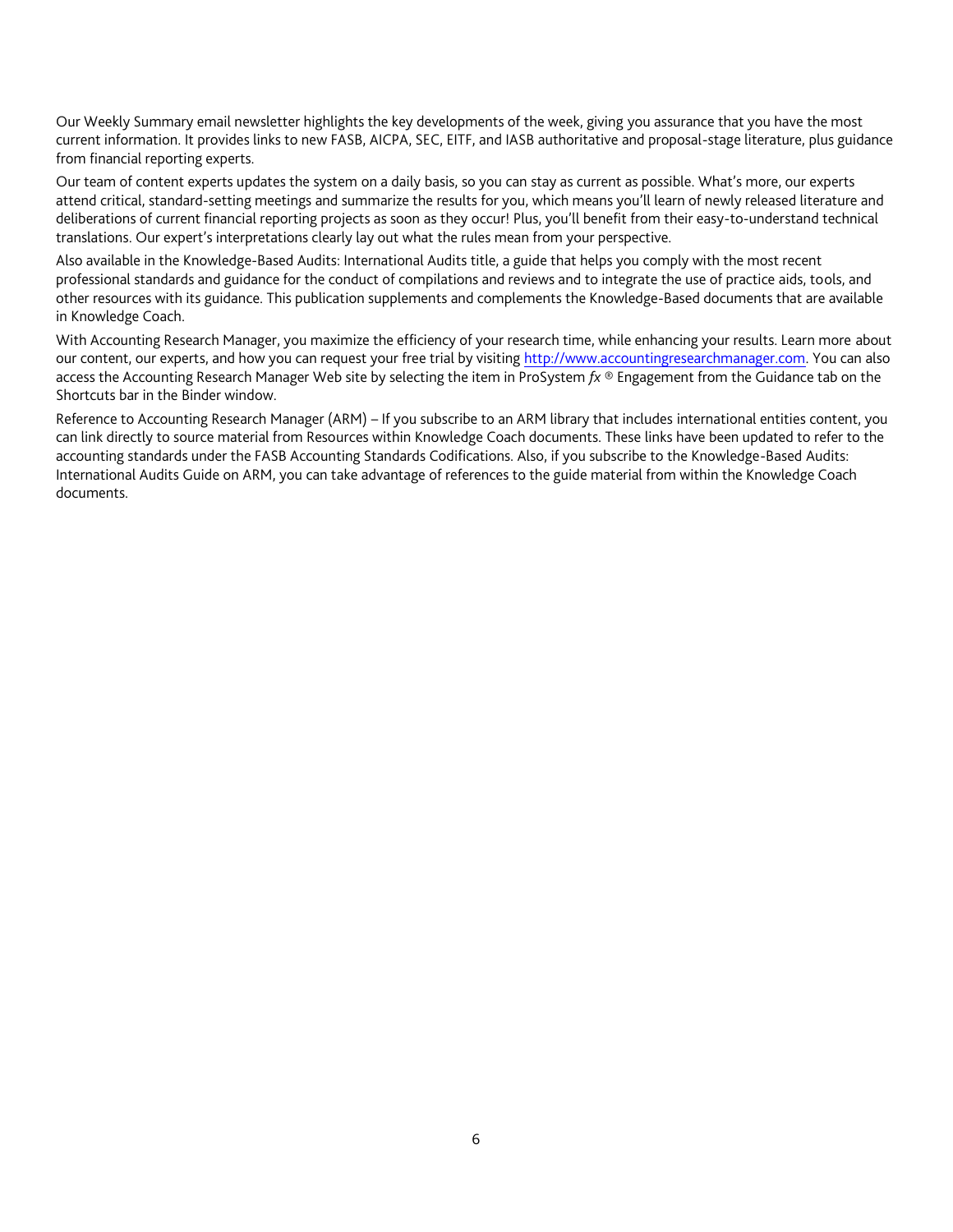# **Using Your Knowledge Coach Content**

To use your Knowledge Coach Workpaper Templates, open a binder in ProSystem *fx*® Engagement, select the workpaper tab into which you would like to insert the workpaper, and select New Knowledge Coach Workpaper from the toolbar or File menu. The New Knowledge Coach Workpaper dialog appears (Figure 1).

Select the New Knowledge Coach Title with the content you would like to use. You can only select titles you have installed. The information displayed changes to reflect the workpaper organization available for the selected title. Select the Knowledge Coach Workpaper Templates to insert into your binder and click OK. The Selected Workpaper Properties dialog appears. Each workpaper name is automatically loaded into the Name field. Add a workpaper index in the Index field and make any Name modifications you desire. You can also modify the tab location or the roll forward settings for each workpaper. Then click OK. The integrated Knowledge Coach workpaper is now inserted into your engagement binder. For more information on how to use Knowledge Coach workpapers in your binder, see the Knowledge Coach User Guide.



#### Figure 1 - New Knowledge Coach Workpaper

| Download<br>Description:  | 2016 Knowledge-Based Audits: International Audits<br>(12/17/2015)                            |
|---------------------------|----------------------------------------------------------------------------------------------|
| Version:                  | Engagement v. 7.2 with Knowledge Coach 2.2 or higher and<br>2015 Financial Statement Base v4 |
| Release Date:             | December 2015                                                                                |
| File size:                | 18MB                                                                                         |
| Approx. Download<br>Time: | 42 minutes at 56 kbps                                                                        |
| License:                  | Full Version                                                                                 |
| Platforms:                | Windows® 7, 8 and 8.1                                                                        |
| Office:                   | Microsoft® Office 2007 required                                                              |

#### **Contact Information**

◆ For a demo or to purchase additional titles as they become available 1-800-PFX-9998, option 1